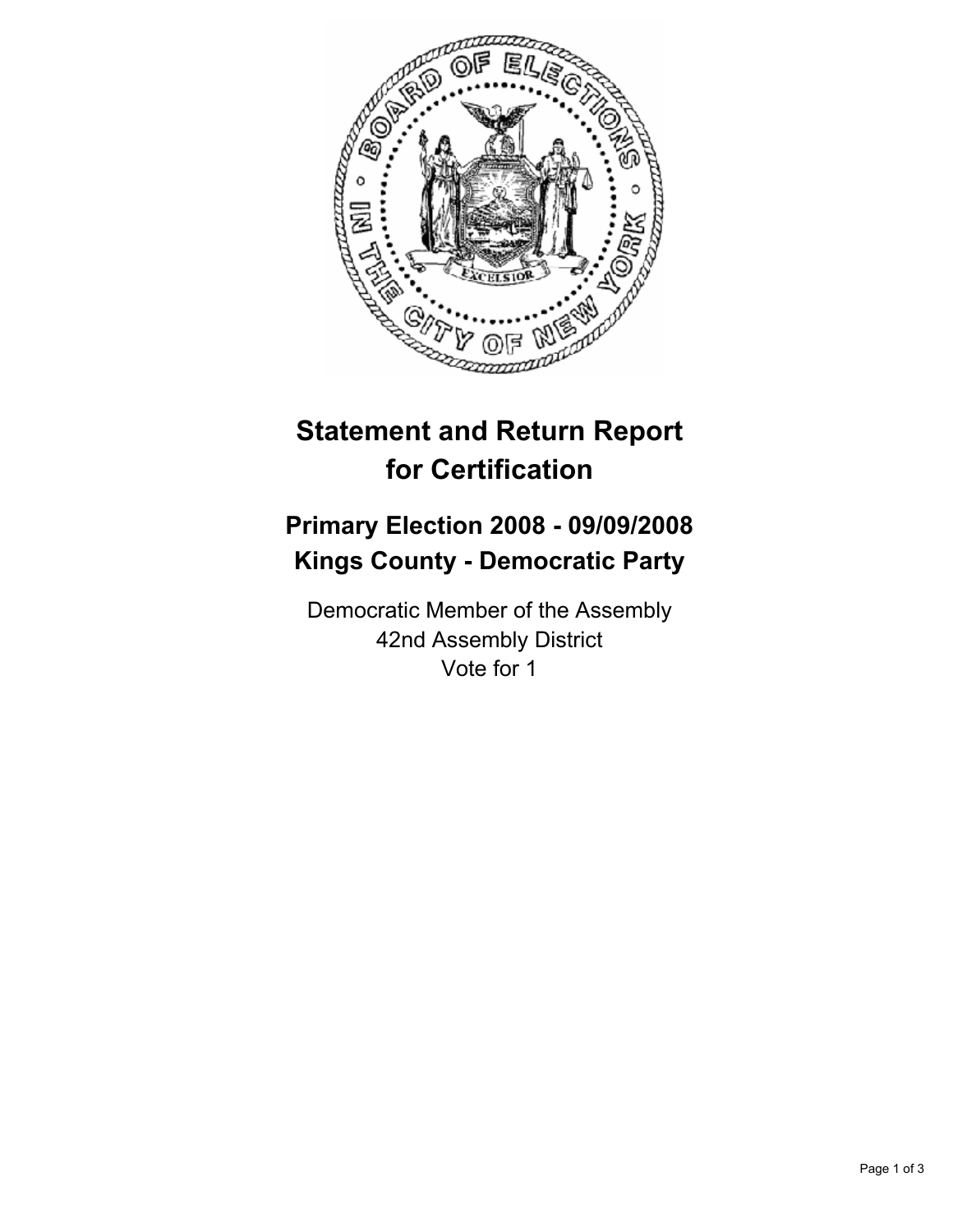

## **Assembly District 42**

| <b>Total Votes</b> | 5,626 |
|--------------------|-------|
| RHODA S JACOBS     | 3,982 |
| MICHELE N ADOLPHE  | 1,644 |
| AFFIDAVIT          | 240   |
| ABSENTEE/MILITARY  | 121   |
| <b>EMERGENCY</b>   | 20    |